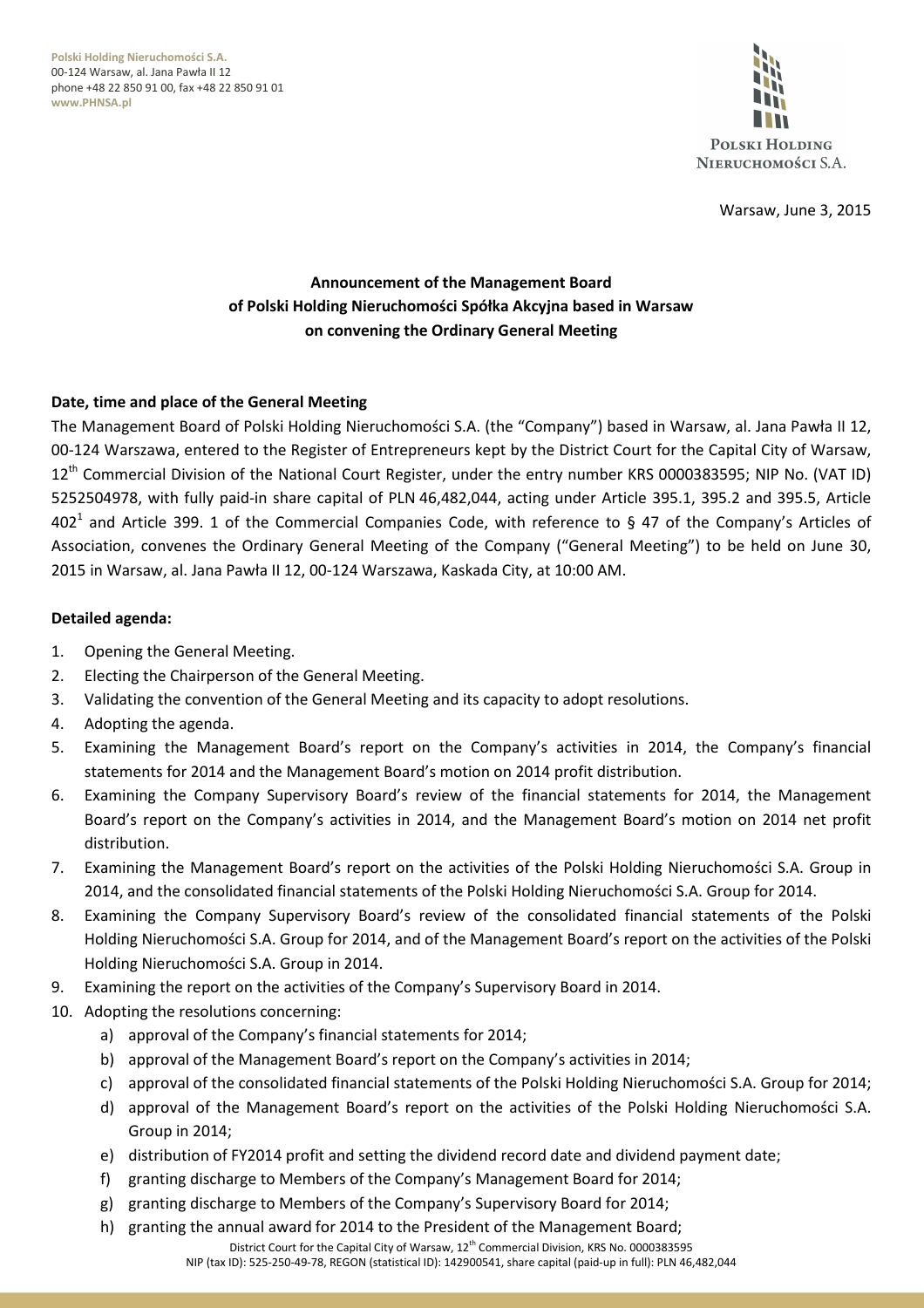- i) adopting new wording of the Company's Articles of Association;
- j) concluding a management agreement with Polski Holding Nieruchomości S.A. Group companies;
- k) changes to the composition of the Company's Supervisory Board.
- 11. Closing the General Meeting.

Under Art. 402.2 of the Commercial Companies Code, the Management Board publicly announces the draft version of the new unified text of the Company's Articles of Association, included in the draft resolutions for the Ordinary General Meeting.

# **DESCRIPTION OF PROCEDURES REGARDING PARTICIPATION IN THE GENERAL MEETING AND EXERCISING THE RIGHT TO VOTE**

## **Shareholder's right to attend the Ordinary General Meeting**

Under Article 406<sup>1</sup> and 406<sup>3</sup> of the Commercial Companies Code, the following persons may participate in the General Meeting:

- a) shareholders of Polski Holding Nieruchomości S.A. on the Registration Date, i.e. persons who, sixteen days before the General Meeting (i.e. as of June 14, 2015), had the Company's shares at the securities account, and not earlier than after making this announcement on convening the Ordinary General Meeting of Shareholders (i.e. not earlier than on June 3, 2015) and not later than on June 15, 2015 (first working day after the Registration Date) request the entity which maintains the securities account to issue a personal certificate of entitlement to attend the General Meeting),
- b) persons entitled under registered shares and temporary certificates as well as pledgees and usufructuaries, if they are entered to the shareholders' register on the Registration Date,
- c) persons holding bearer shares in the form of a document, if share documents are submitted at the Company not later than on the Registration Date and are not taken back before the end of that day. Instead of shares, one may submit a certificate issued to confirm the deposition of shares at a notary, at a bank or an investment company with a registered office or branch in the European Union or a country which is a party to the agreement on the European Economic Area. The certificate should feature the numbers of share documents and state that share documents will not be issued before the end of the Registration Date,
- d) persons holding a personal certificate of entitlement to attend the General Meeting, issued by the entity which maintains the securities account at the request of the person entitled under dematerialized bearer shares of the Company, submitted in the period from the announcement on convening the General Meeting, i.e. June 3, 2015, to the first working day following the Registration Date, i.e. June 15, 2015, and
- e) representatives of shareholders specified in item a) above, who properly document their authorization to act on behalf of a shareholder.

The list of persons entitled to attend the General Meeting under bearer shares is determined by the Company based on a list made by the entity which maintains the depository of securities under the Financial Instrument Trading Act. The entity which maintains the depository of securities prepares the list based on lists submitted not later than twelve days before the General Meeting by authorized entities in accordance with the Financial Instrument Trading Act of July 29, 2005. Certificates of entitlement to attend the Company's General Meeting are the basis for preparing lists submitted to the entity which maintains the depository of securities.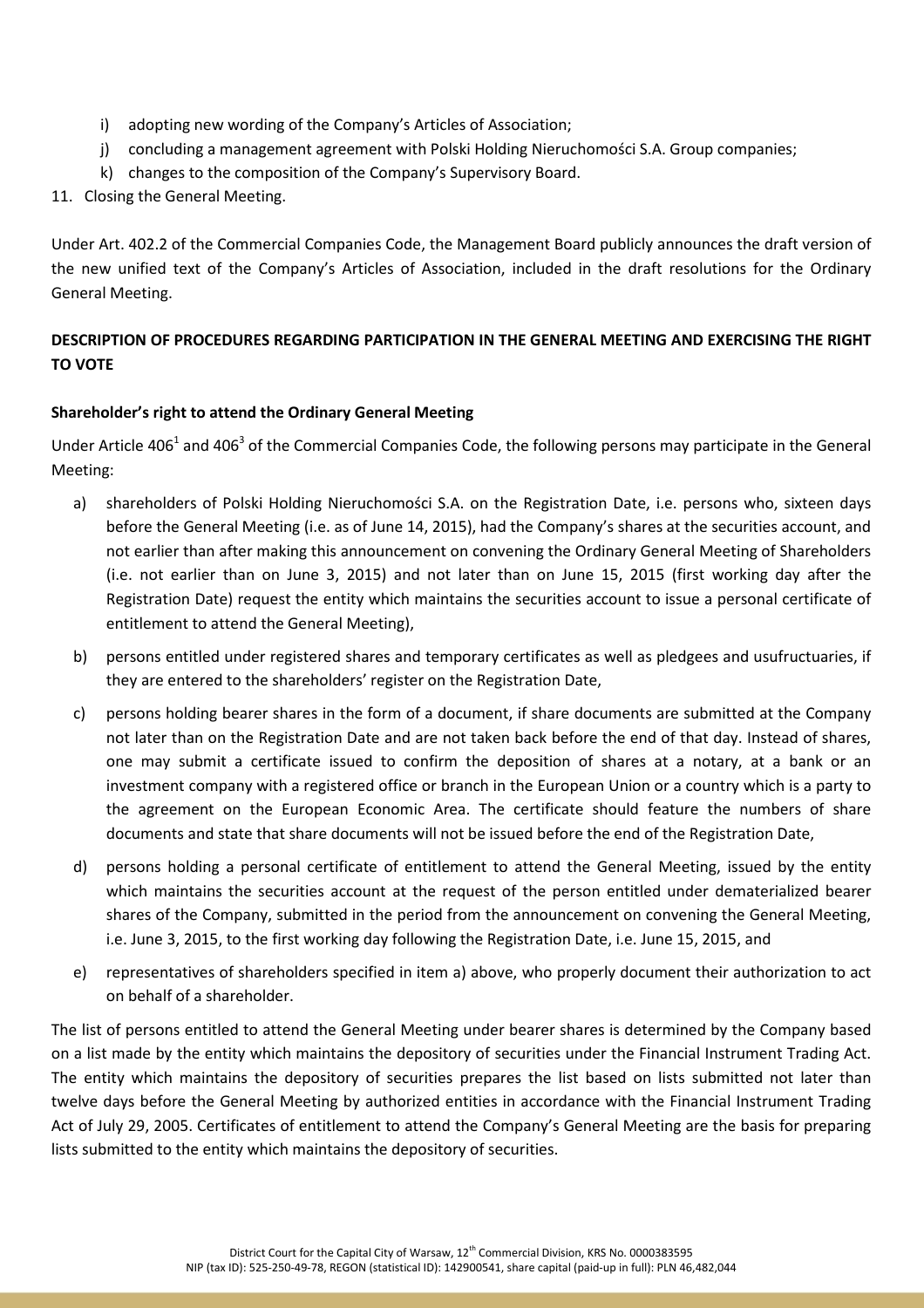The list of shareholders entitled to attend the General Meeting will be available at the Company's office at Kaskada City, al. Jana Pawła II 12, 00-124 Warsaw (5th floor at the Company's reception), from 9 AM to 3 PM, three working days before the General Meeting, i.e. from June 25 to June 29, 2015.

A Company's shareholder may request the Company to send him/her the list of shareholders entitled to attend the General Meeting by sending an e-mail to wza@phnsa.pl free of charge, specifying the e-mail address to which the list is to be sent. The shareholder making such request must prove that he/she is a shareholder by submitting a registered deposit certificate as of the day of making the above request if he/she is not on the list of shareholders entitled to attend the General Meeting. The request should be made in writing and signed by the shareholder or persons representing the shareholder, and in the case of:

- a) shareholders who are individuals one should attach the shareholder's ID document,
- b) shareholders who are incorporated entities or partnerships one should confirm the authorization to act on behalf of this entity by attaching the current extract from the National Court Register or another register,
- c) making a request through an attorney one should attach the power of attorney authorizing its holder to make such request, signed by the shareholder, an ID document of the person signing the request, and in the case of attorney other than an individual – extract from the relevant register, confirming the signing person's authorization to act on behalf of the attorney.

The date of the request's arrival in the Company's e-mail system shall be deemed as the day of making the request. Persons authorized to attend the General Meeting are asked to register and collect the ballot/voting device in front of the session room half an hour before the start of the session.

### **Shareholder's right to request putting specific matters on the agenda of the General Meeting**

Under Article 401.1 of the Commercial Companies Code, a shareholder or shareholders who represent at least one twentieth of the Company's share capital, may request putting specific matters on the agenda of the General Meeting. A shareholder's or shareholders' request shall be submitted to the Company's Management Board not later than twenty-one days before the specified date of the General Meeting, i.e. not later than on June 9, 2015. The request should contain a justification or a draft resolution regarding the proposed item of the agenda. A shareholder or shareholders requesting putting specific matters on the agenda must present a certificate issued by a relevant entity (registered deposit certificate) issued for the day of submitting the request, for the purposes of identifying them as the Company's shareholders and confirming the portion of share capital held by the shareholder or shareholders required to submit the above request (in the form of hardcopy/scan). Additionally, in the case of shareholder or shareholders who are incorporated entities or unincorporated entities whose representation requires submitting relevant documents in accordance with the principles of their representation, it is required to attach the relevant original documents or their copies. The obligation to attach the documents mentioned above applies both to request in writing and in the electronic form, in the respective form (hardcopy document or its copy or scan and conversion to PDF). A request may be submitted in writing, including the necessary attachments, with confirmation of receipt at the Company's office at: Kaskada City, al. Jana Pawła II 12, 00-124 Warsaw (5th floor at the Company's reception), or sent by e-mail to wza@phnsa.pl. The date of submitting the above request shall be the date of its receipt by the Company, and in the case of e-mail – the date of arrival of the request in the Company's e-mail system. The Company may take relevant measures in order to identify the shareholder(s) and check the validity of the submitted documents. The Management Board shall immediately, but not later than eighteen days before the specified date of the General Meeting, i.e. until June 12, 2015, announce changes to the agenda introduced at the request of a shareholder or shareholders. The new agenda will be announced in the same way as convening the General Meeting.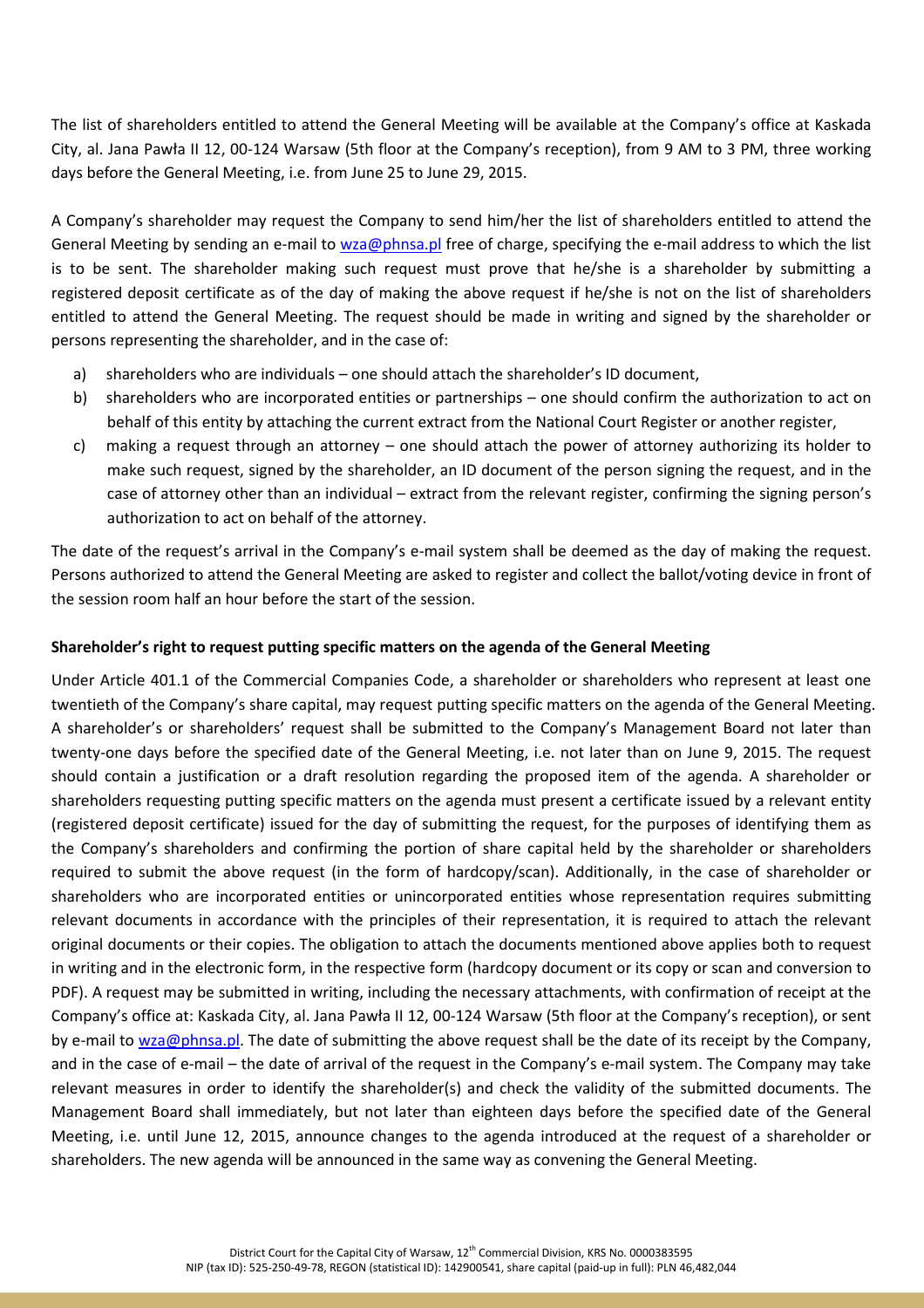## **Shareholder's right to submit draft resolutions regarding matters introduced to the agenda of the General Meeting or matters which may be introduced to the agenda before the General Meeting**

A shareholder or shareholders who represent at least one twentieth of share capital may, before the date of the General Meeting, present the Company with draft resolutions regarding matters introduced to the agenda of the General Meeting or matters which are to be introduced to the agenda. The above draft resolutions must be submitted to the Company in writing or electronically not later than 24 hours before the General Meeting due to the necessity of announcing them by the Company at its website. A shareholder or shareholders who submit their draft resolutions regarding matters introduced to the agenda of the General Meeting or matters which are to be introduced to the agenda before the General Meeting must attach the certificate issued by a relevant entity (deposit certificate) as of the date of submitting the request, for the purposes of identifying them as the Company's shareholders and confirming the portion of share capital held by the shareholder or shareholders required to submit the above request (hardcopy/scan). Additionally, in the case of shareholder or shareholders who are incorporated entities or unincorporated entities whose representation requires submitting relevant documents in accordance with the principles of their representation, it is required to attach the relevant original documents or their copies. The obligation to attach the documents mentioned above applies both to request in writing and in the electronic form, in the respective form (hardcopy document or its copy or scan and conversion to PDF).

A request may be submitted in writing, including the necessary attachments, with confirmation of receipt at the Company's office at: Kaskada City, al. Jana Pawła II 12, 00-124 Warsaw (5th floor at the Company's reception), or sent by e-mail to wza@phnsa.pl.

The date of submitting the above request shall be the date of its receipt by the Company, and in the case of e-mail – the date of arrival of the request in the Company's e-mail system. The Company may take relevant measures in order to identify the shareholder(s) and check the validity of the submitted documents. The Company immediately announces the above draft resolutions on its website.

# **Shareholder's right to submit draft resolutions regarding matters introduced to the agenda during the General Meeting**

During the General Meeting, each shareholder may submit draft resolutions regarding matters introduced to the agenda.

### **The manner of exercising the right to vote by attorney**

A shareholder who is an individual may attend the Ordinary General Meeting and exercise the right to vote in person or by attorney. A shareholder who is not an individual may attend the Ordinary General Meeting and exercise the right to vote through a person authorized to make statements of will on its behalf or by attorney. A power of attorney should be granted in writing or in an electronic form.

If the shareholder granted the power of attorney in writing, the attorney should, when preparing the attendance list, present the copy of a power of attorney including documents which confirm the authorization to represent the shareholder (while showing the original documents at the same time), and present the attorney's ID document. Shareholders notify the Company about granting a power of attorney by sending a power of attorney document signed by persons authorized to represent the shareholder (the shareholder himself/herself) including other documents specified below, which confirm the right to represent the shareholder, to wza@phnsa.pl.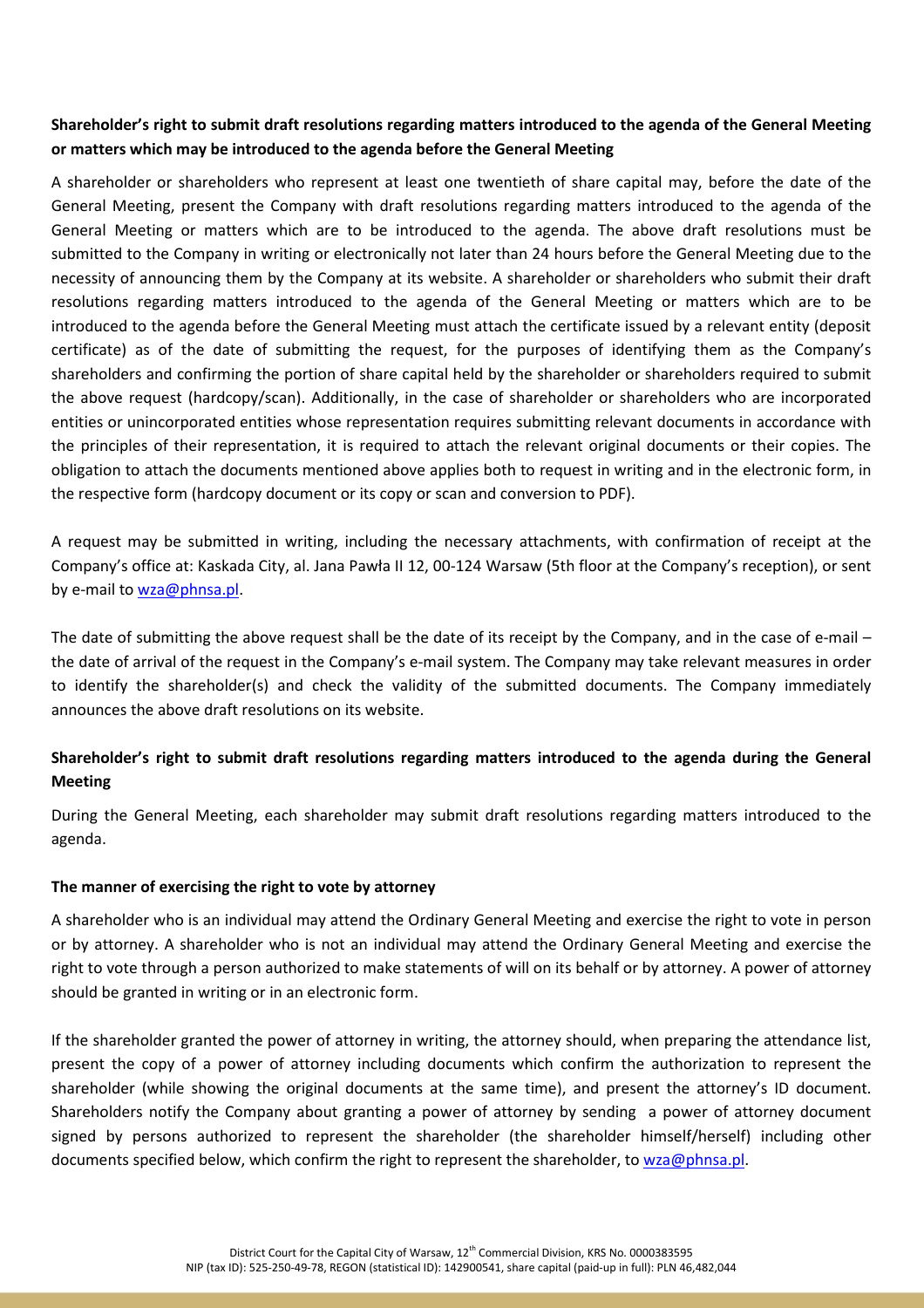A power of attorney granted electronically does not require a safe electronic signature verified through a valid qualified certificate. **A power of attorney template is available at the Company's website at www.phnsa.pl, under the Investor Relations (General Meetings) tab.** 

The information on granting the power of attorney should include accurate data of the attorney and principal (name, address, phone number and e-mail address of both persons). It should also include the scope of power of attorney, i.e. indicate the number of shares under which the right to vote will be exercised, and the date and name of the general meeting at which the rights will be exercised.

The Company may take relevant measures in order to identify the shareholder and attorney to verify the validity of a power of attorney granted electronically. Such verification may consist, without limitation, in asking the shareholder or attorney a question by phone or e-mail in order to confirm the fact of granting the power of attorney and its scope. The Company makes a reservation that in such case, a failure to answer questions asked during verification shall be considered as lack of possibility to verify the fact of granting the power of attorney, and shall serve as a basis for denying the attorney attendance at the Ordinary General Meeting.

In order to prove the information included in the notification, one should attach the scan of personal certificate of the shareholder's entitlement to attend the General Meeting, issued by the entity which maintains the securities account. For the purposes of identifying the shareholder who grants the power of attorney, the notification of granting the power of attorney in an electronic form should have the following attachments:

- a) in the case of shareholder who is an individual copy of ID, passport or other official ID document of the shareholder; or
- b) in the case of shareholder who is not an individual copy of extract from the relevant register, or another document confirming the individual's/individuals' authorization to represent the shareholder at the General Meeting.

In the case of doubts related to the validity of copies of the above-specified documents, the Company reserves the right to request the attorney to present the following documents when preparing the attendance list:

- a) in the case of shareholder who is an individual a copy of the ID, passport or other official ID document of the shareholder, certified as true to the original by a notary or other entity authorized to certify documents as true to the original; or
- b) in the case of shareholder who is not an individual an original or copy certified as true to the original by a notary or other entity authorized to certify documents as true to the original, of the extract from the relevant register or another document confirming the individual's/individuals' authorization to represent the shareholder at the General Meeting.

For the purpose of identifying the attorney, the Company reserves the right to request the following documents from the attorney when preparing the attendance list:

- a) in the case of attorney who is an individual copy of ID, passport or other official ID document of the attorney; or
- b) in the case of attorney who is not an individual an original or copy certified as true to the original by a notary or other entity authorized to certify documents as true to the original, of the extract from the relevant register or another document confirming the individual's/individuals' authorization to represent the shareholder at the General Meeting.